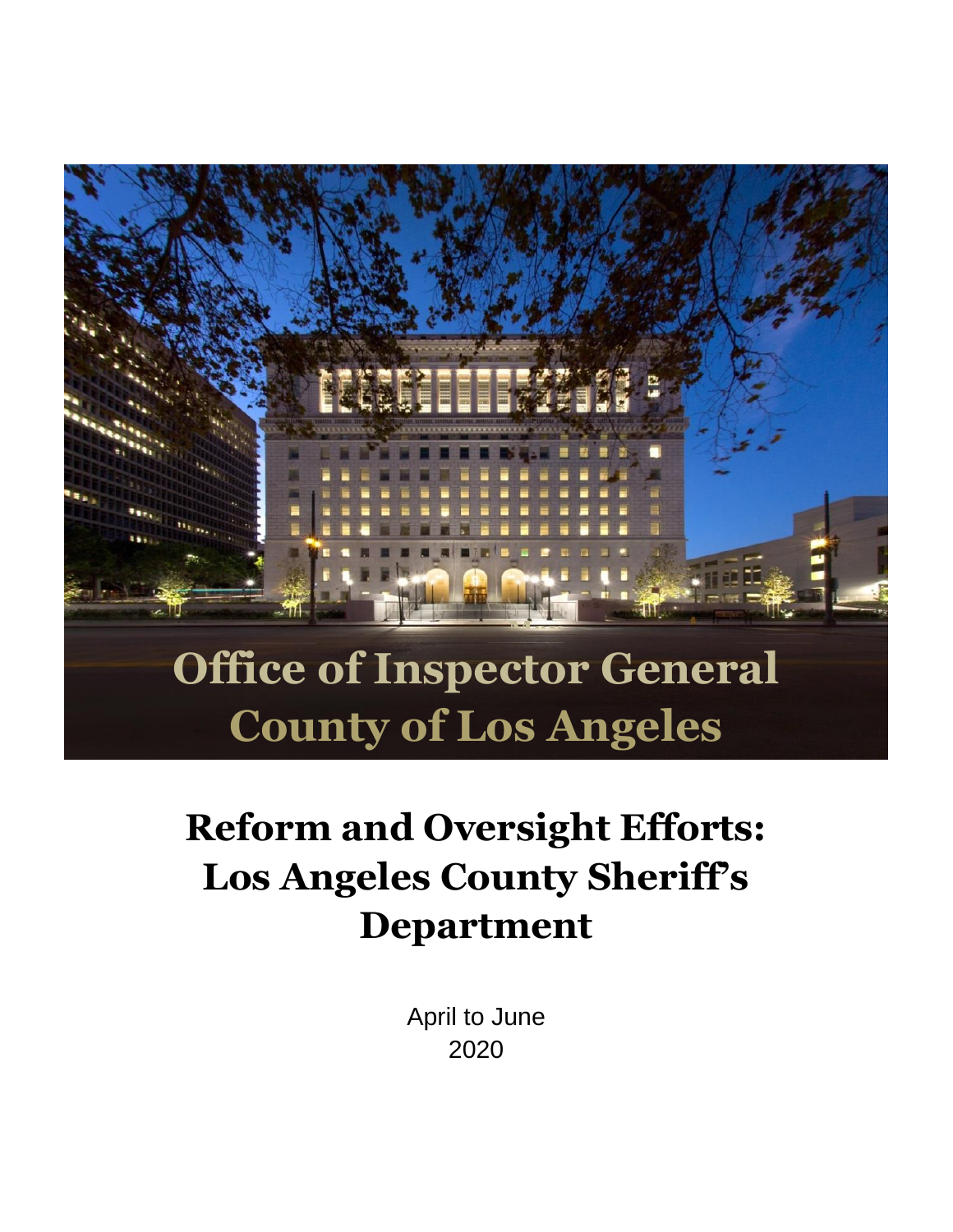## **TABLE OF CONTENTS**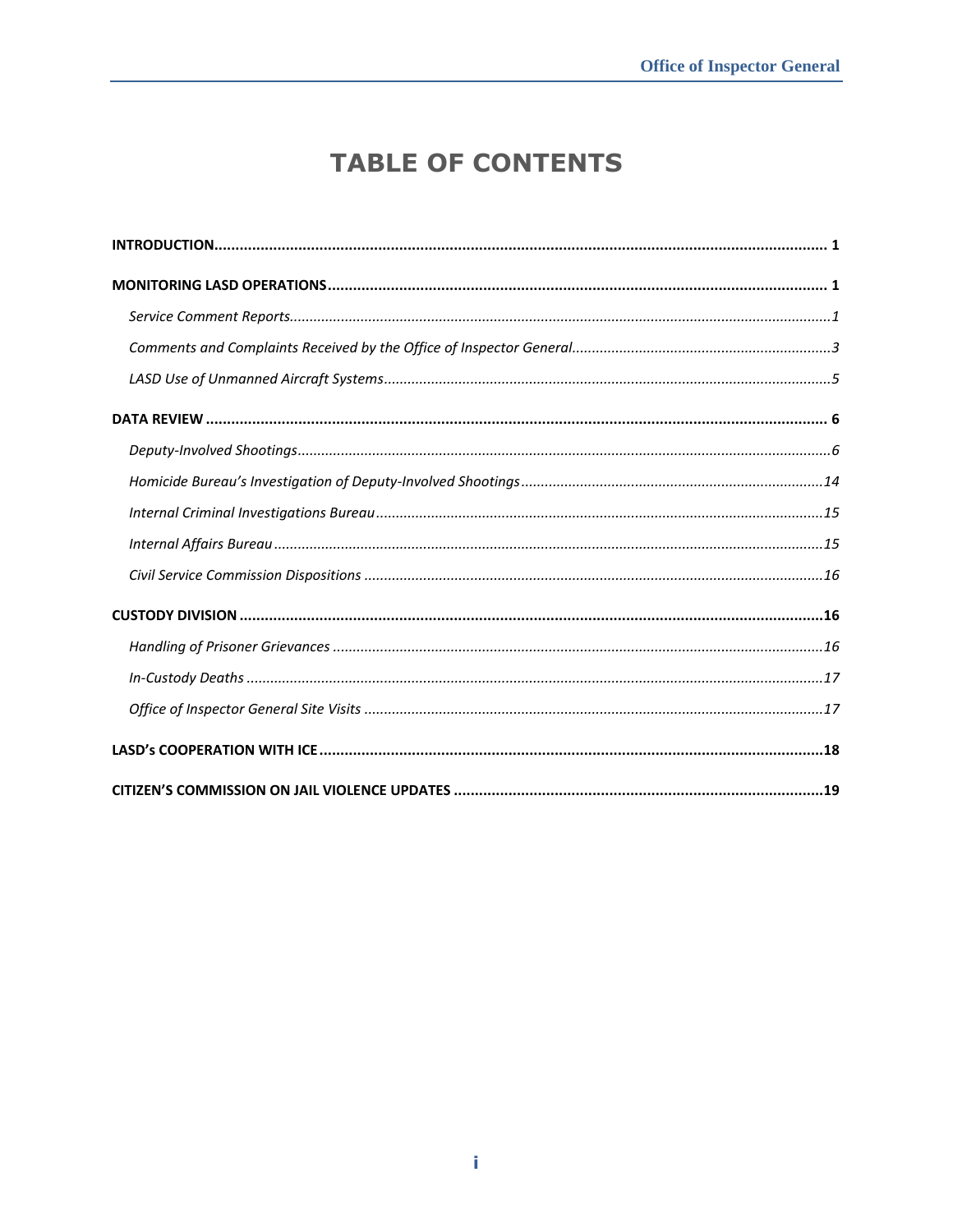#### <span id="page-2-0"></span>**INTRODUCTION**

This report describes a portion of the Office of Inspector General's monitoring, auditing, and reviewing activities related to the Los Angeles County Sheriff's Department (LASD) that occurred from April 1, 2020, through June 30, 2020.<sup>1</sup>

The Office of Inspector General continues to work to increase the amount of data provided in each *Quarterly Report.* By providing quarterly updates, the Office of Inspector General's goal is to keep the public, the Board of Supervisors, and the Civilian Oversight Commission aware of recent trends and changes in LASD policies, procedures, and practices.

#### <span id="page-2-1"></span>**MONITORING LASD OPERATIONS**

#### <span id="page-2-2"></span>**Service Comment Reports**

In accordance with LASD policies, the Department accepts and reviews all comments from members of the public about Departmental service or employee performance. $2$  LASD categorizes these comments into three categories:

- External Commendation: an external communication of appreciation for and/or approval of service provided by LASD members;
- Service Complaint: an external communication of dissatisfaction with LASD service, procedure or practice, not involving employee misconduct; and
- Personnel Complaint: an external allegation of misconduct, either a violation of law or LASD policy, against any member of LASD.<sup>3</sup>

| <b>INVESTIGATING BUREAU/STATION/FACILITY</b> | <b>COMMENDATIONS</b> | <b>PERSONNEL</b><br><b>COMPLAINTS</b> | <b>SERVICE</b><br><b>COMPLAINTS</b> |
|----------------------------------------------|----------------------|---------------------------------------|-------------------------------------|
| <b>ACB: ACCESS TO CARE BUREAU</b>            |                      | U                                     |                                     |
| ADM: CENTRAL PATROL ADM HQ                   |                      |                                       |                                     |
| <b>ADM: COURT SERVICES DIV HQ</b>            |                      |                                       |                                     |

 $1$  The report will note if the data reflects something other than what was gathered between April 1, 2020, and June 30, 2020.

<sup>2</sup> *See* Los Angeles County Sheriff's Department, *Manual of Policies and Procedures*, 3-04/10.00, "Department Service Reviews."

<sup>&</sup>lt;sup>3</sup> It is possible for an employee to get a Personnel Complaint and for there to be a Personnel Complaint arising out of the same incident.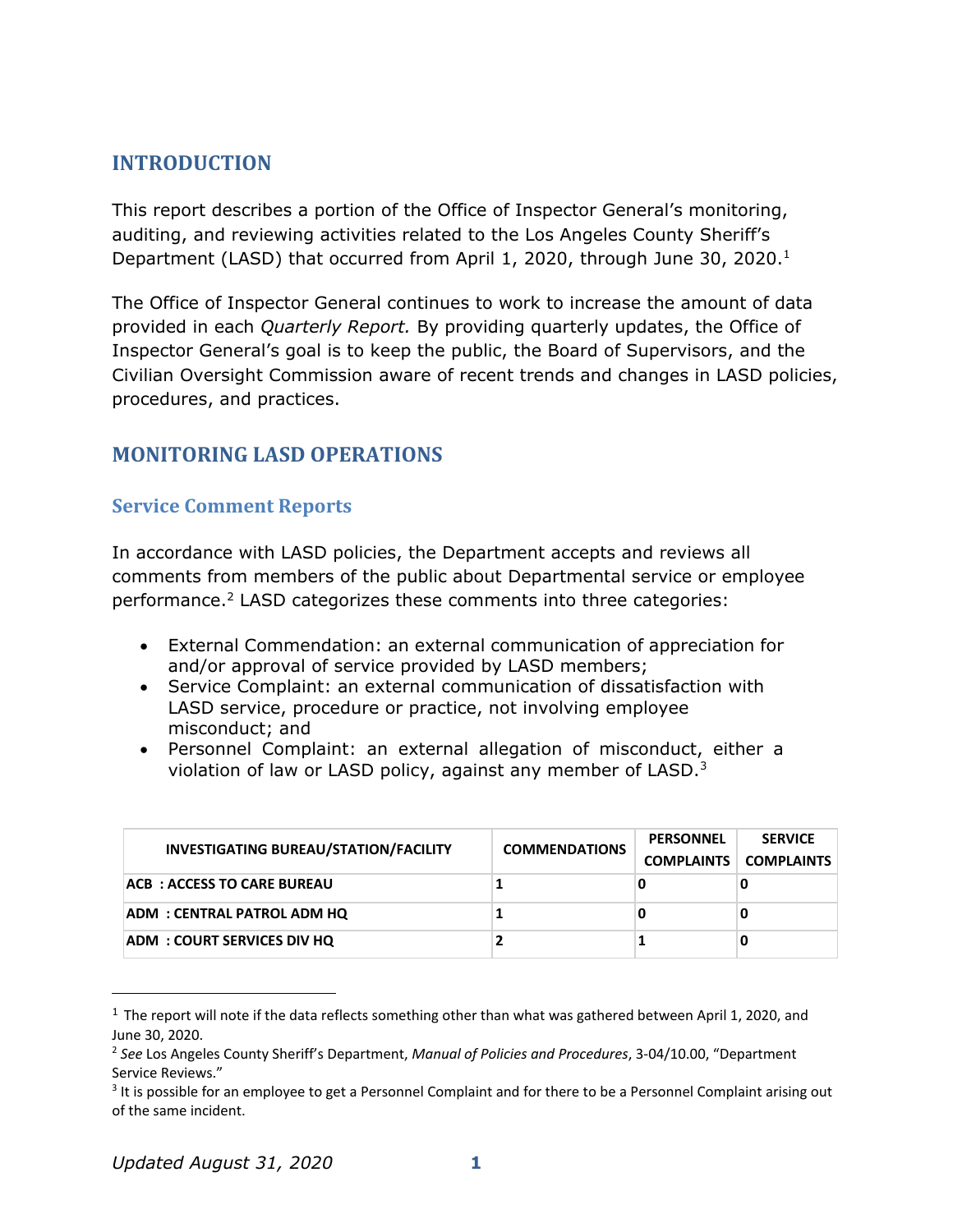| <b>INVESTIGATING BUREAU/STATION/FACILITY</b>    | <b>COMMENDATIONS</b> | <b>PERSONNEL</b><br><b>COMPLAINTS</b> | <b>SERVICE</b><br><b>COMPLAINTS</b> |
|-------------------------------------------------|----------------------|---------------------------------------|-------------------------------------|
| <b>ADM : NORTH PATROL ADM HQ</b>                | 3                    | 0                                     | 0                                   |
| <b>AER: AERO BUREAU</b>                         | 0                    | 1                                     | 1                                   |
| <b>ALD : ALTADENA STN</b>                       | 4                    | 3                                     | 0                                   |
| <b>AVA: AVALON STN</b>                          | 0                    | 1                                     | 0                                   |
| <b>CCS: COMMUNITY COLLEGE BUREAU</b>            | 4                    | 0                                     | 0                                   |
| <b>CCS : CUSTODY COMPL &amp; SUSTAIN BUREAU</b> | 0                    | 1                                     | 0                                   |
| <b>CEN: CENTURY STN</b>                         | 5                    | 20                                    | 2                                   |
| <b>CER: CERRITOS STN</b>                        | 20                   | 1                                     | 2                                   |
| <b>CMB: CIVIL MANAGEMENT BUREAU</b>             | 4                    | 2                                     | 0                                   |
| <b>CNT : COURT SERVICES CENTRAL</b>             | 1                    | $\overline{2}$                        | 0                                   |
| <b>COM: COMPTON STN</b>                         | $\mathbf{1}$         | 13                                    | 8                                   |
| <b>CPB: COMMUNITY PARTNERSHIP BUREAU</b>        | 1                    | $\mathbf{2}$                          | 0                                   |
| <b>CRD : CENTURY REG DETEN FAC</b>              | $\mathbf{1}$         | 0                                     | 0                                   |
| <b>CRV : CRESCENTA VALLEY STN</b>               | 12                   | 4                                     | $\mathbf{2}$                        |
| <b>CSB: COUNTY SERVICES BUREAU</b>              | 4                    | 1                                     | 1                                   |
| <b>CSN: CARSON STN</b>                          | 8                    | 10                                    | 1                                   |
| <b>CST : COURT SERVICES TRANSPORTATION</b>      | 0                    | 1                                     | 0                                   |
| <b>CTB: CUST TRNG BUREAU</b>                    | 1                    | 0                                     | 0                                   |
| <b>ELA: EAST LA STN</b>                         | 6                    | 4                                     | 1                                   |
| <b>EOB: EMERGENCY OPER BUREAU</b>               | 1                    | 1                                     | 0                                   |
| <b>EST : COURT SERVICES EAST</b>                | 0                    | 1                                     | 0                                   |
| <b>FCC: FRAUD &amp; CYBER CRIMES BUREAU</b>     | 3                    | 0                                     | 0                                   |
| <b>HOM: HOMICIDE BUREAU</b>                     | 0                    | 0                                     | 1                                   |
| IAB : INTERNAL AFFAIRS BUREAU                   | 0                    | $\overline{2}$                        | 0                                   |
| <b>IND : INDUSTRY STN</b>                       | 5                    | 13                                    | $\overline{2}$                      |
| IRC : INMATE RECEPTION CENTER                   | $\mathbf{1}$         | 0                                     | 0                                   |
| <b>LCS : LANCASTER STN</b>                      | 17                   | 27                                    | 4                                   |
| LKD: LAKEWOOD STN                               | 5.                   | 12                                    | 3                                   |
| <b>LMT : LOMITA STN</b>                         | 12                   | 8                                     | 1                                   |
| <b>MAR: MARINA DEL REY STN</b>                  | 6                    | 6                                     | 1                                   |
| <b>MCJ: MEN'S CENTRAL JAIL</b>                  | 1                    | 0                                     | 0                                   |
| MLH: MALIBU/LOST HILLS STN                      | 9                    | 11                                    | 9                                   |
| <b>MTL: METROLINK</b>                           | 0                    | 1                                     | 0                                   |
| <b>NAR: NARCOTICS BUREAU</b>                    | 1                    | 0                                     | 1                                   |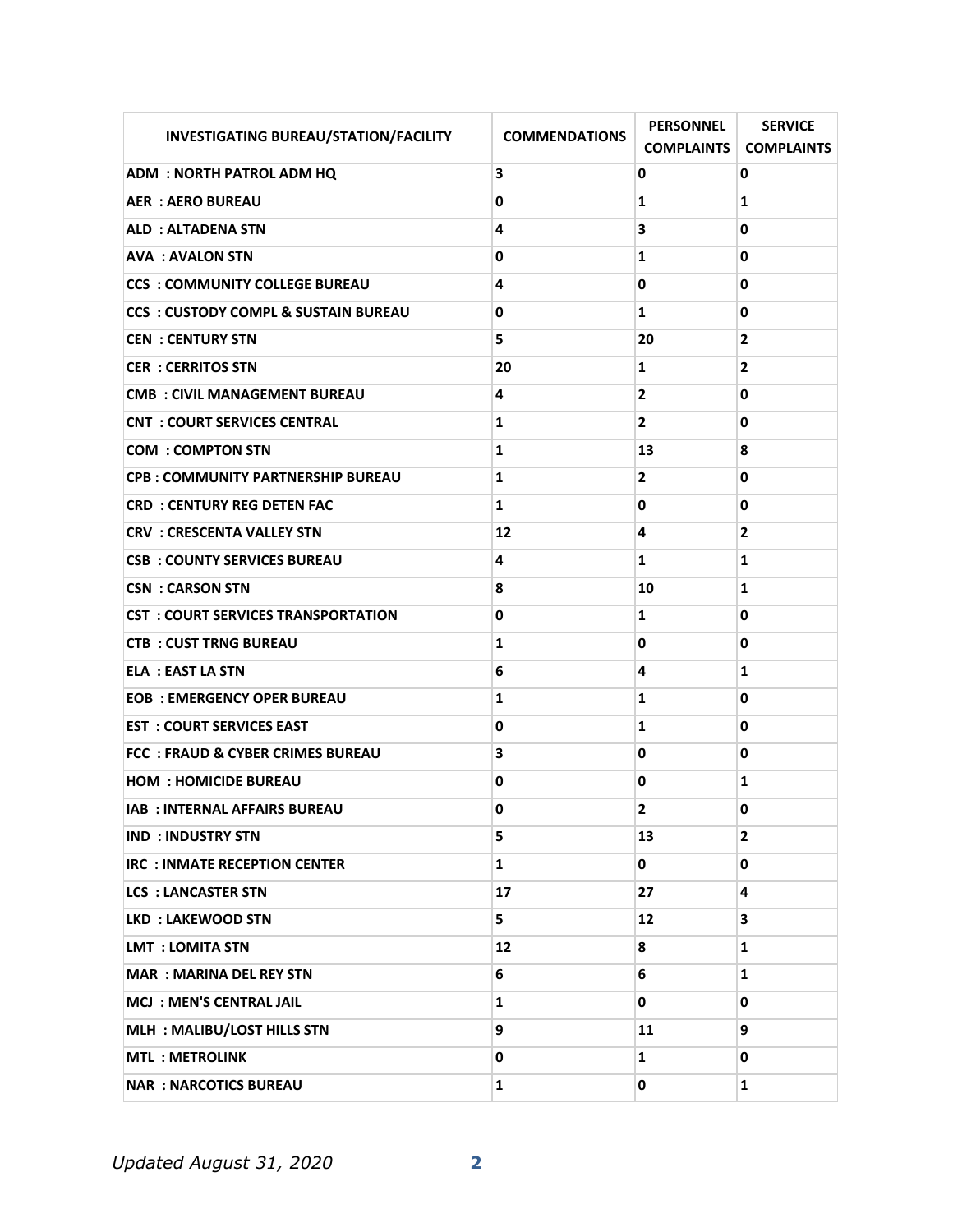| <b>INVESTIGATING BUREAU/STATION/FACILITY</b> | <b>COMMENDATIONS</b> | <b>PERSONNEL</b> | <b>SERVICE</b><br><b>COMPLAINTS COMPLAINTS</b> |
|----------------------------------------------|----------------------|------------------|------------------------------------------------|
| <b>NWK: NORWALK REGIONAL STN</b>             | 13                   | 5                | 3                                              |
| <b>OSS : OPERATION SAFE STREETS BUREAU</b>   | 0                    | $\overline{2}$   | 0                                              |
| <b>PER: PERSONNEL ADMIN</b>                  | 3                    | 0                | 0                                              |
| <b>PKB: PARKS BUREAU</b>                     | 3                    | 0                | 0                                              |
| <b>PLM: PALMDALE STN</b>                     | 16                   | 18               | $\mathbf{2}$                                   |
| <b>PRV: PICO RIVERA STN</b>                  | $\overline{ }$       | 6                | 1                                              |
| <b>SCV : SANTA CLARITA VALLEY STN</b>        | 18                   | 16               | 5                                              |
| <b>SDM : SAN DIMAS STN</b>                   | 14                   | 5                | 3                                              |
| <b>SEB: SPECIAL ENFORCEMENT BUR</b>          | 1                    | 0                | 0                                              |
| <b>SHR : OFFICE OF THE SHERIFF</b>           | $\mathbf{1}$         | $\mathbf{0}$     | 4                                              |
| <b>SIB: SHERIFF INFORMATION BUREAU</b>       | 0                    | $\overline{2}$   | 3                                              |
| <b>SLA : SOUTH LOS ANGELES STATION</b>       | 4                    | 13               | 3                                              |
| <b>SO : PITCHESS SOUTH FACILITY</b>          | 0                    | $\mathbf{2}$     | 0                                              |
| <b>SVB : SPECIAL VICTIMS BUREAU</b>          | $\mathbf{0}$         | 1                | $\mathbf{1}$                                   |
| <b>TB: TRAINING BUREAU</b>                   | 0                    | 0                | 1                                              |
| <b>TEM: TEMPLE CITY STN</b>                  | 13                   | 14               | $\overline{2}$                                 |
| TRP: TRAP                                    | $\mathbf{1}$         | 0                | 0                                              |
| <b>TSB: TRANSIT SERVICES BUREAU</b>          | $\mathbf{0}$         | 3                | $\mathbf{0}$                                   |
| <b>TT : TWIN TOWERS</b>                      | 3                    | $\mathbf{1}$     | $\mathbf{0}$                                   |
| <b>WAL: WALNUT/SAN DIMAS STN</b>             | $\overline{7}$       | 6                | $\mathbf{2}$                                   |
| WHD: WEST HOLLYWOOD STN                      | $\overline{7}$       | 9                | 4                                              |
| <b>WST: COURT SERVICES WEST</b>              | $\overline{2}$       | $\mathbf{1}$     | 1                                              |
| Total:                                       | 253                  | 253              | 75                                             |

#### <span id="page-4-0"></span>Comments and Complaints Received by the Office of Inspector General

The Office of Inspector General received fifty-four new complaints in the second quarter of 2020 from members of the public, prisoners, prisoners' family members and friends, community organizations, and County agencies. Each complaint was reviewed by anOffice of Inspector General staff. Thirty-two of these complaints were related to conditions of confinement within the Department's custody facilities, as shown below: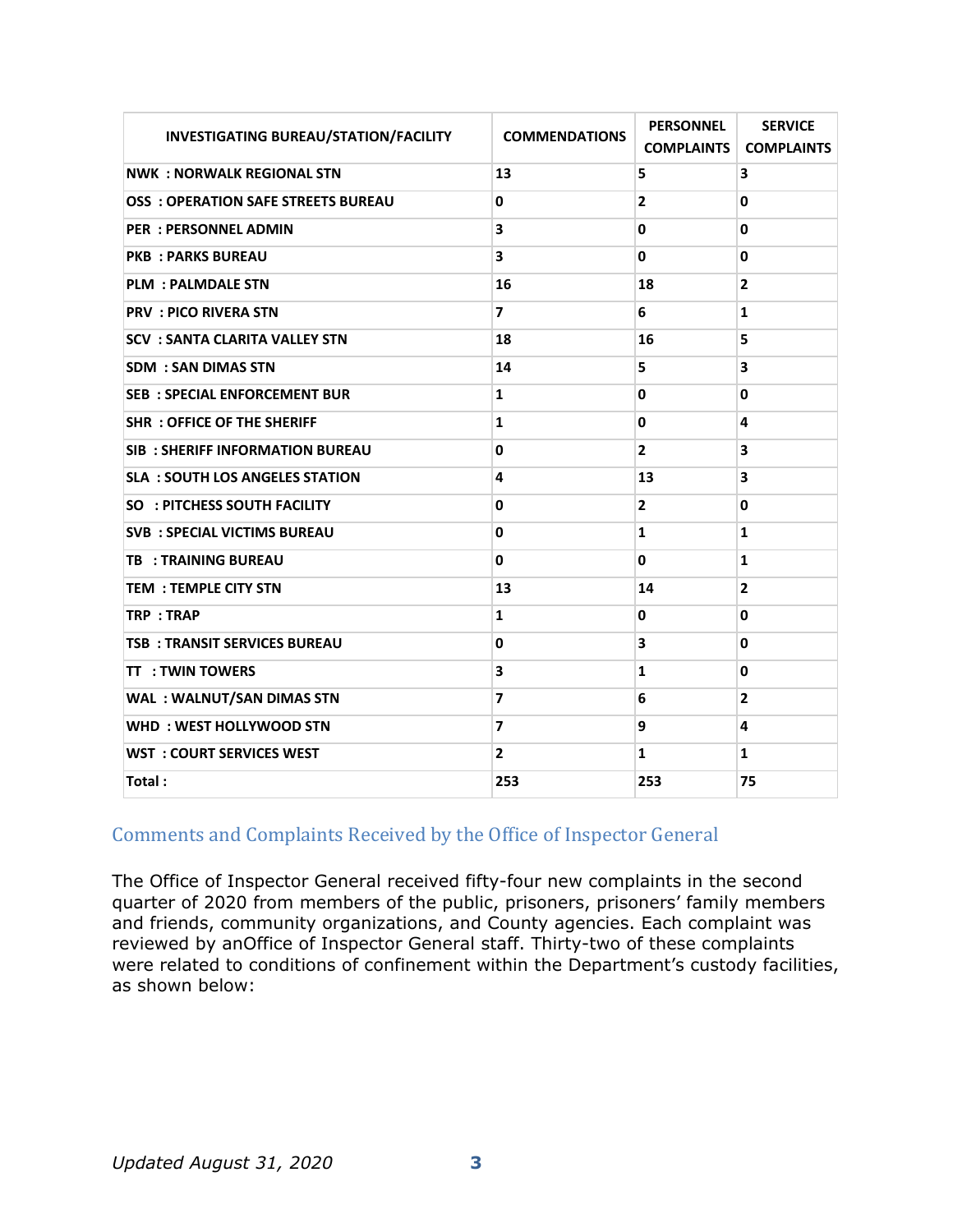| Complaint/ Incident Classification | <b>Totals</b> |
|------------------------------------|---------------|
|                                    |               |
| Personnel Issue                    | 2             |
| Mental                             | 3             |
| Medical                            | 5             |
| Classification                     | 2             |
| Food                               | 3             |
| <b>Living Condition</b>            | 8             |
| <b>Showers</b>                     |               |
| <b>COVID Issues</b>                | 8             |
| <b>Total</b>                       | 32            |

Twenty-two complaints were related to civilian contacts by Department personnel with persons who were not in custody.

| Complaint/ Incident Classification | Totals |
|------------------------------------|--------|
| <b>Personnel Commendation</b>      |        |
| <b>Criminal Conduct</b>            |        |
| Force                              | 2      |
| Improper Search, Detention, Arrest | 2      |
| <b>Improper Tactics</b>            |        |
| <b>Operation of Vehicles</b>       |        |
| <b>Policy Procedures</b>           | 3      |
| Response Time                      | 2      |
| Other                              | 9      |
| Total                              | 22     |

#### **Taser Use in Custody**

The Office of Inspector General has compiled the number of times LASD has deployed a Taser in custodial settings from January 2018, through June 2020. The numbers below were gathered from the LASD's *Monthly Force Synopsis*, which LASD produces and provides to the Office of Inspector General each month.<sup>4</sup>

| Month         | <b>Number of Taser Deployments</b> |
|---------------|------------------------------------|
| January 2018  |                                    |
| February 2018 |                                    |
| March 2018    |                                    |

<sup>&</sup>lt;sup>4</sup> The OIG is not opining on whether the use of the Taser in each of these incidents was within LASD's policies and/or if the Taser was deployed lawfully.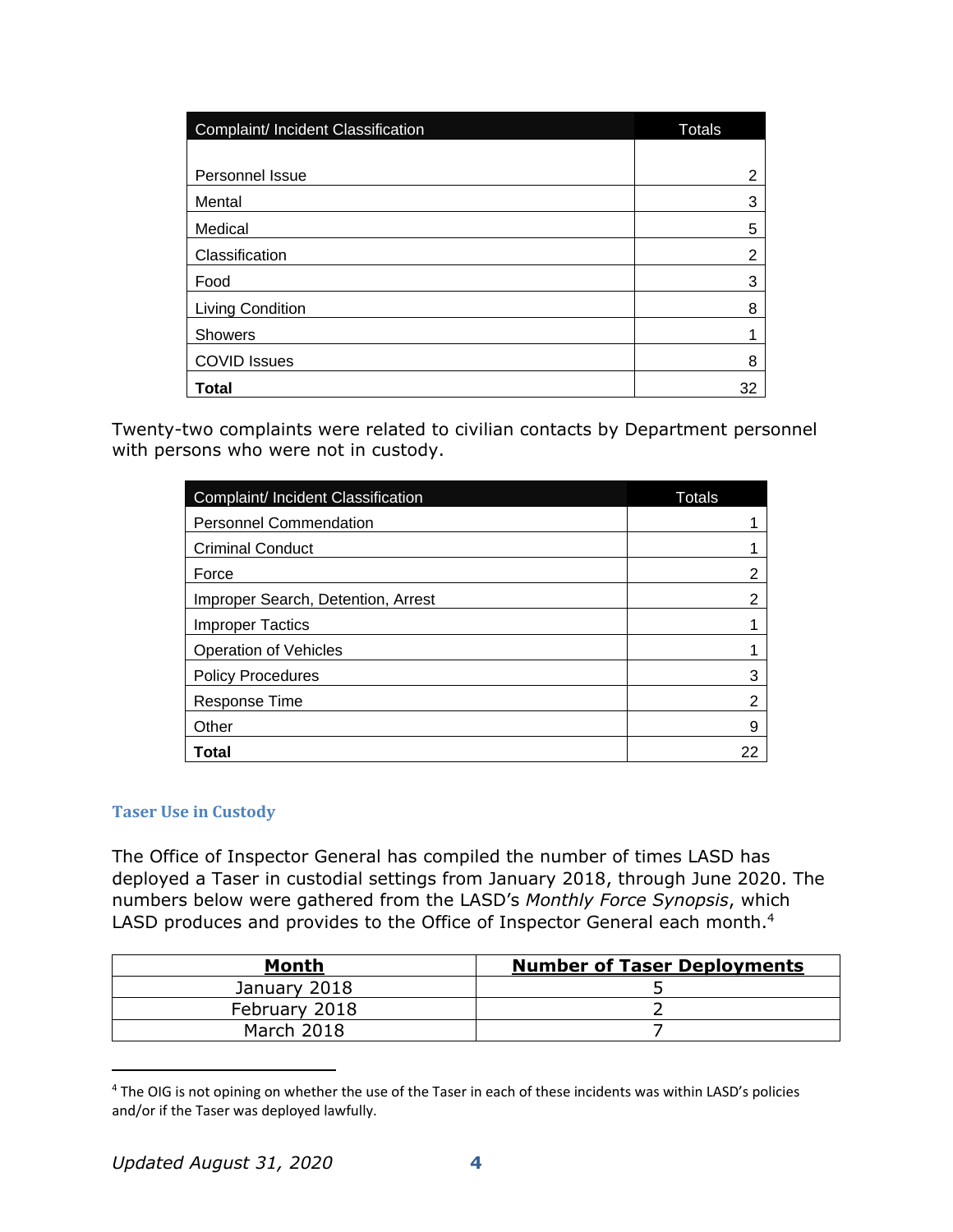| <b>Month</b>       | <b>Number of Taser Deployments</b> |
|--------------------|------------------------------------|
| April 2018         |                                    |
| May 2018           | 0                                  |
| June 2018          | 4                                  |
| <b>July 2018</b>   | 6                                  |
| August 2018        | $\overline{7}$                     |
| September 2018     | $\overline{3}$                     |
| October 2018       | $\overline{5}$                     |
| November 2018      | $\overline{3}$                     |
| December 2018      | $\mathbf{1}$                       |
| January 2019       | 9                                  |
| February 2019      | 9                                  |
| March 2019         | $\overline{5}$                     |
| April 2019         | $\overline{4}$                     |
| May 2019           | $\mathbf{1}$                       |
| June 2019          | $\overline{2}$                     |
| <b>July 2019</b>   | 6                                  |
| <b>August 2019</b> | 9                                  |
| September 2019     | 6                                  |
| October 2019       | $\overline{3}$                     |
| November 2019      | 6                                  |
| December 2019      | $\overline{5}$                     |
| January 2020       | $\overline{5}$                     |
| February 2020      | $\overline{3}$                     |
| <b>March 2020</b>  | 3                                  |
| April 2020         | $\overline{4}$                     |
| May 2020           | $\overline{3}$                     |
| June 2020          | $\overline{5}$                     |

#### **Use-of-Force Incidents in Custody Division**

The Office of Inspector General monitors LASD's staff-on-prisoner use of force incidents, prisoner-on-prisoner violence, and assaults by prisoners on LASD personnel. LASD is still verifying the accuracy of the information for incidents which occurred on or after January 1, 2020.

#### <span id="page-6-0"></span>**LASD Use of Unmanned Aircraft Systems**

LASD reports that it deployed the Unmanned Aircraft one time between April 1, 2020, and June 30, 2020. On April 28,2020, the aircraft was deployed to assist the Antelope Valley Narcotics team, which was serving a search warrant on a high risk location in Lancaster. The location was a large commercial building, and the intel suggested that there were several assault weapons at that location. The Narcotics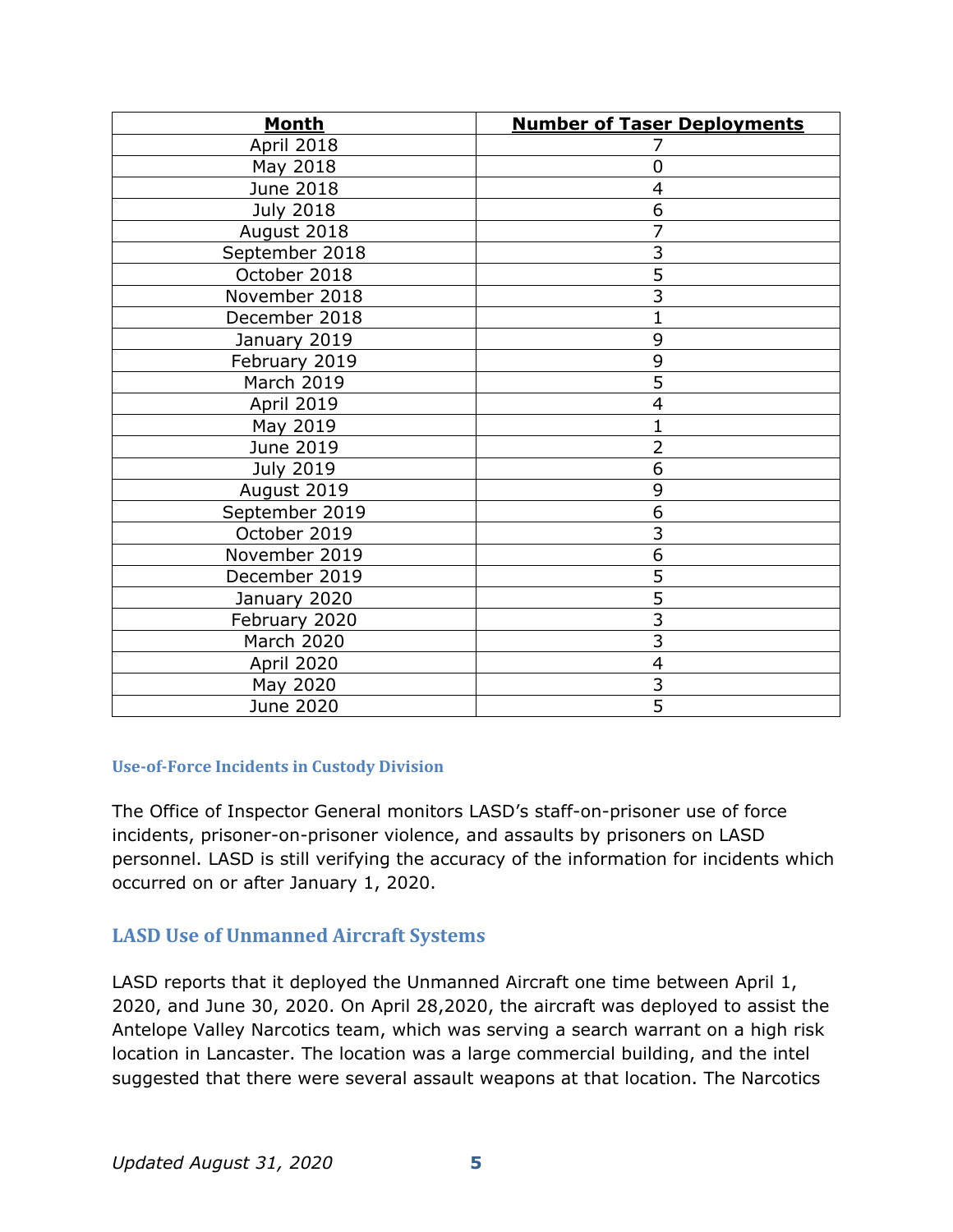team was able to successfully serve the warrant, detain persons of interest, and the investigation is still ongoing.

#### <span id="page-7-0"></span>**DATA REVIEW**

#### <span id="page-7-1"></span>**Deputy-Involved Shootings**

LASD categorizes deputy-involved shootings by the tactical circumstances of the shooting, not the outcome. The definitions of each of these categories can be found in the Manual of Policies and Procedures (MPP), section 3-10/300.00. LASD defines "hit shooting" as one in which a deputy fired his/her weapon intentionally and hit one or more people. A "non-hit shooting" is defined as an event in which a deputy fired a deputy's weapon intentionally but did not hit anyone. If a person was unintentionally struck by gunfire, the shooting is categorized by LASD as an accidental shooting (for example, if a shot was intentionally fired at an animal and struck a bystander, the shooting would be categorized by LASD as accidental).

The Office of Inspector General reports on all deputy-involved shootings in which a deputy intentionally fired a firearm at a human being or intentionally or unintentionally fired a firearm and a human being was injured or killed as a result.

From April 1, 2020, through June 30, 2020 there have been eleven incidents in which people were shot or shot at by LASD personnel. Office of Inspector General staff responded to each of these deputy-involved shootings. Twelve people were struck by deputies' gunfire, eight of them fatally.

The Department has added summaries of deputy-involved-shootings at [https://lasd.org/transparency/deputyinvolvedshootingcurrent/.](https://lasd.org/transparency/deputyinvolvedshootingcurrent/) This new website is user-friendly and appears to provide some narrative description on some of the shootings. The Department continues to post detailed statistical information about deputy involved shootings on its website at:

[https://lasd.org/transparency/deputyinvolvedshootingsstats/.](https://lasd.org/transparency/deputyinvolvedshootingsstats/)

The following are summaries of information provided by LASD on the shootings that occurred during this quarter:

**Van Nuys Court:** LASD reported that on April 3, 2020, at approximately 11:50 a.m., two court deputies were working as part of the security team conducting checks on individuals entering the Van Nuys Courthouse. A male Hispanic entered the Courthouse and removed a claw hammer from his backpack. The male charged at the deputies and threw the hammer in the direction of one of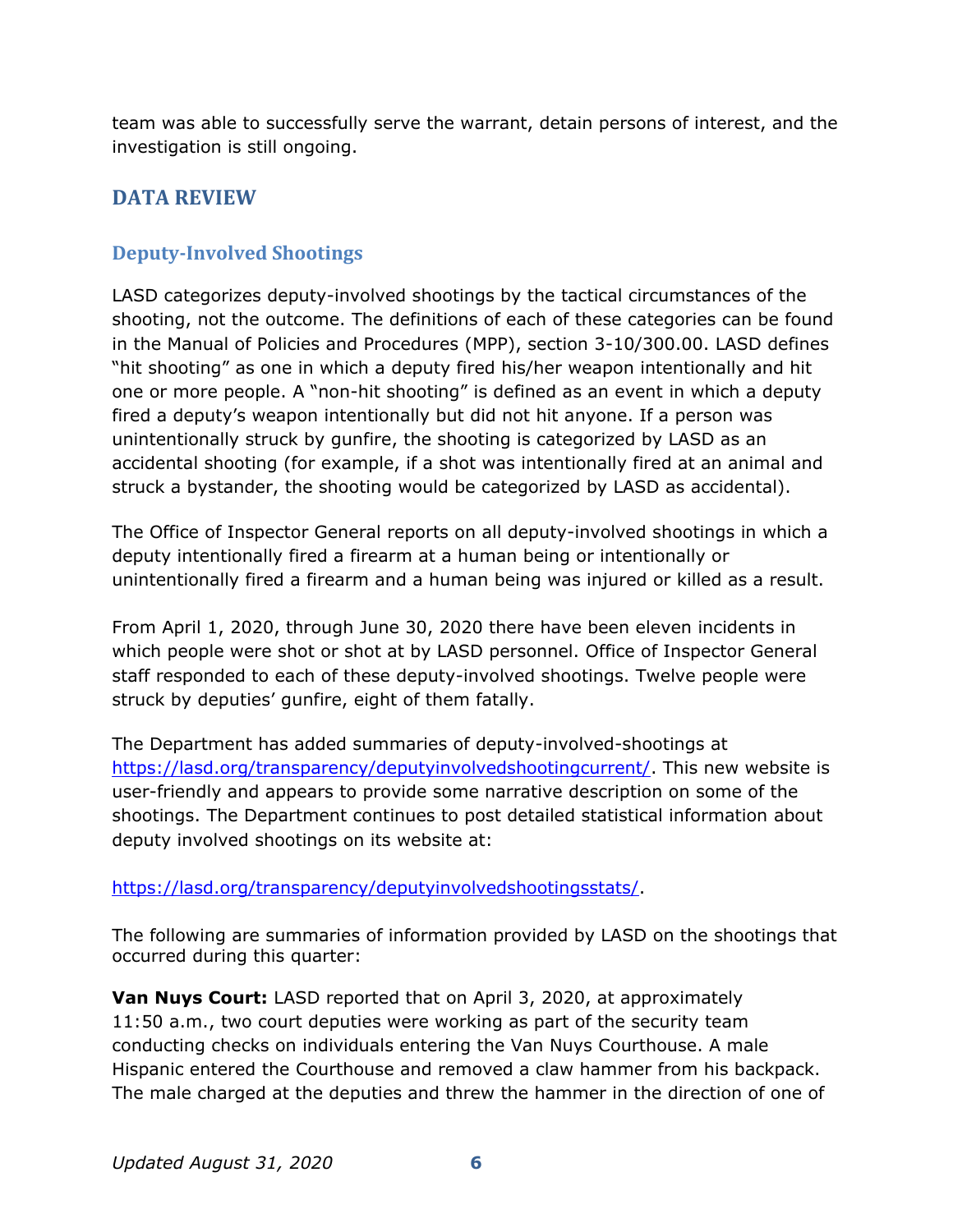the deputies. One of the deputies fired one round at the suspect, hitting him once in the thigh. The suspect raised his fists and continued to resist arrest. Additional deputies arriving on scene used a Taser to get the suspect to comply. The suspect was taken to a hospital and treated for the gunshot to his thigh. The claw hammer was recovered at the scene by investigators. The incident was captured on video.

**Lancaster:** LASD reported that on April 19, 2020, at approximately 4:19 p.m., deputies responded to a call to assist the Fire Department. When deputies arrived, they spoke to a security guard. The guard told deputies he had been trying to stop a white male suspect from vandalizing a business. The suspect told the guard he had a gun and simulated holding a gun in his jacket. The suspect fled, and the guard gave chase. During the chase, the guard hurt himself attempting to climb a fence, at which point he stopped the chase and called for help. The deputies conducted a search of the surrounding area for the suspect and found him in front of a liquor store. The deputies attempted to detain him at gun point, but the suspect fled to the doorway of a nearby donut store. The suspect simulated the action of having a gun in his jacket pocket and told the deputies, "I'm gonna fucking shoot you." The suspect then ran with the deputies giving chase on foot. The deputies gave several commands for the suspect to stop, remove his hands from his pockets, and surrender. As the suspect rounded a corner, he made a sudden movement with his hand causing the deputies to fear that he was retrieving a gun. Two deputies shot the suspect with their firearms and a third deputy shot the suspect with a stunbag shotgun.

Deputies, and subsequently paramedics, rendered medical aid at the scene. The suspect was transported to the hospital, where he was pronounced dead. Family Assistance Program representatives from the Department of Mental Health (DMH) assisted the Homicide Bureau with the notification to the next of kin and county services were offered to the family of the suspect. No gun was recovered from the suspect.

**Operations Safe Streets:** LASD reported that on May 26, 2020, at approximately 5:15 p.m., deputies from the Operations Safe Streets Bureau of LASD attempted to arrest a murder suspect at a residence in Los Angeles. The male Hispanic suspect exited the home with a firearm. He ran to the back of the home and fled to the street behind the home. Deputies surrounded him and ordered the male suspect to drop his firearm. The male called his mother and told her goodbye before pointing his firearm at the deputies. Four deputies shot at the suspect.

The suspect sustained several gunshot wounds and was pronounced dead at the scene. Family Assistance Program representatives from DMH assisted the Homicide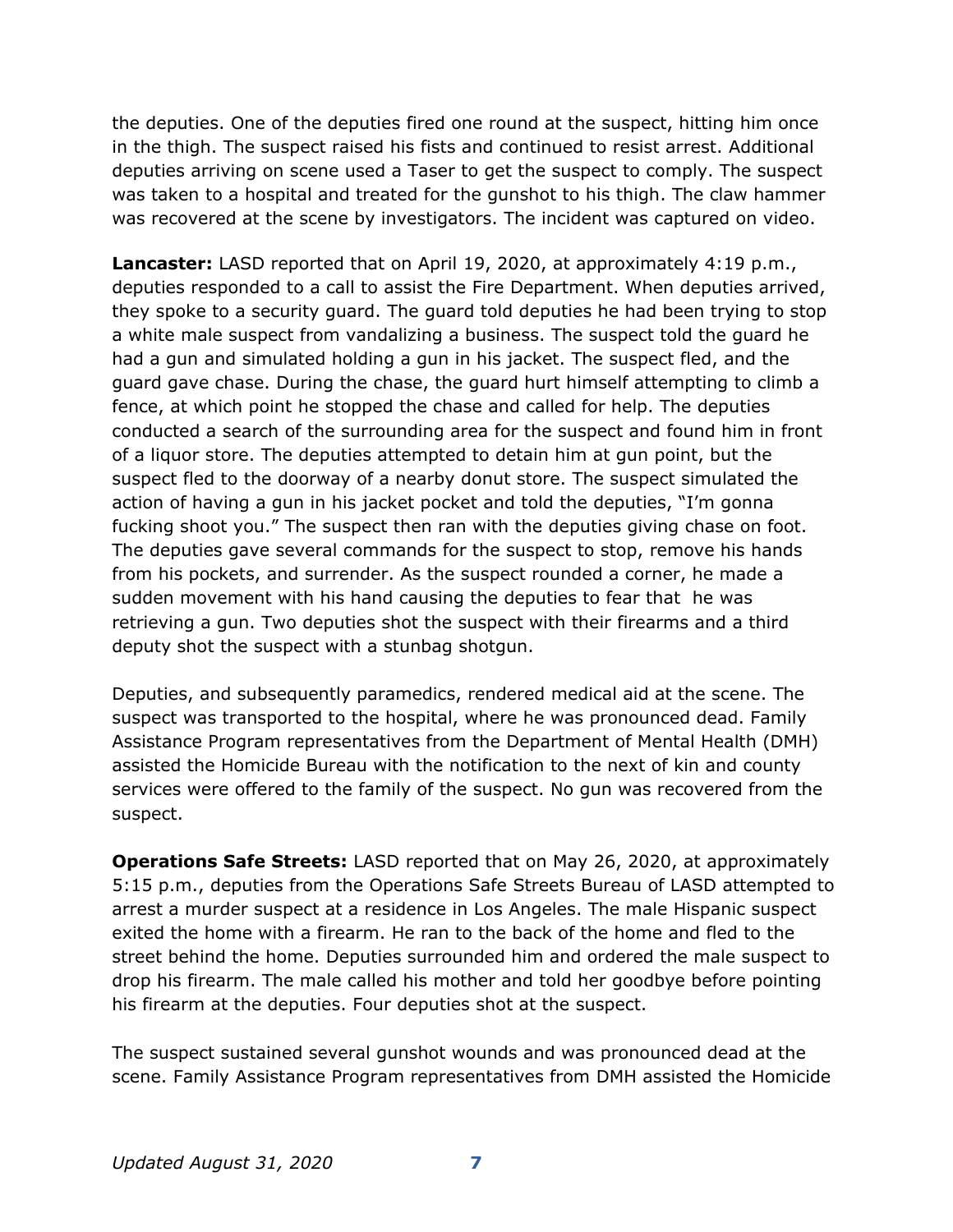Bureau with the notification to the next of kin and county services were offered to the family of the suspect. A firearm was recovered from the suspect.

**Lancaster:** LASD reported that on May 29, 2020, at approximately 7:49 p.m., two deputies were patrolling the streets of Lancaster, when they came across a white male. From prior contacts, the deputies knew the male was on parole and probation. The deputies had also been recently tipped off that the male may be armed with a firearm. As the deputies pulled up alongside the suspect, the suspect made several motions that caused the deputies to fear he may be trying to retrieve a firearm. One of the deputies exited the passenger door and wrapped his arms around the suspect's chest to control his arms. His partner deputy exited the driver's door and saw the suspect was holding a gun in his right hand and yelled, "Gun!" Both deputies attempted to hold the suspect. The suspect continued to struggle in an attempt to break free.

The deputies began to lose their balance as they were being forced backward during the struggle. One of the deputies pushed the suspect away to create distance and to retrieve his own firearm. As he did so, the suspect began to turn in the deputies' direction with the firearm still in hand. Both deputies fired at the suspect, striking him in the upper torso several times.

The deputies rendered medical aid at the scene. The suspect was transported at the hospital, where he was pronounced dead. Family Assistance Program representatives from DMH assisted the Homicide Bureau with the notification to the next of kin and county services were offered to the family of the suspect. A replica semi-automatic pellet gun was recovered from the scene but placed in the patrol vehicle because a crowd had gathered.

**Century:** LASD reported that on May 30, 2020, at approximately 3:05 a.m., several deputies responded to calls for assistance from Bell Police Department officers. Bell Police Department officers had initiated a pursuit of a male Hispanic suspect, who was the sole occupant of a Chevy Tahoe. The Bell Police officers believed the suspect was driving recklessly while intoxicated. The pursuit began in the city of Bell and entered LASD's Century Station area at approximately 2:46 a.m. Century Station deputies, while not authorized to join the pursuit, were authorized to deploy spike strips.

During the pursuit, South Gate Police Department officers successfully deployed spike strips. The suspect continued west before his car came to a stop. Deputies quickly converged to the location to assist Bell Police Department officers with their felony traffic stop.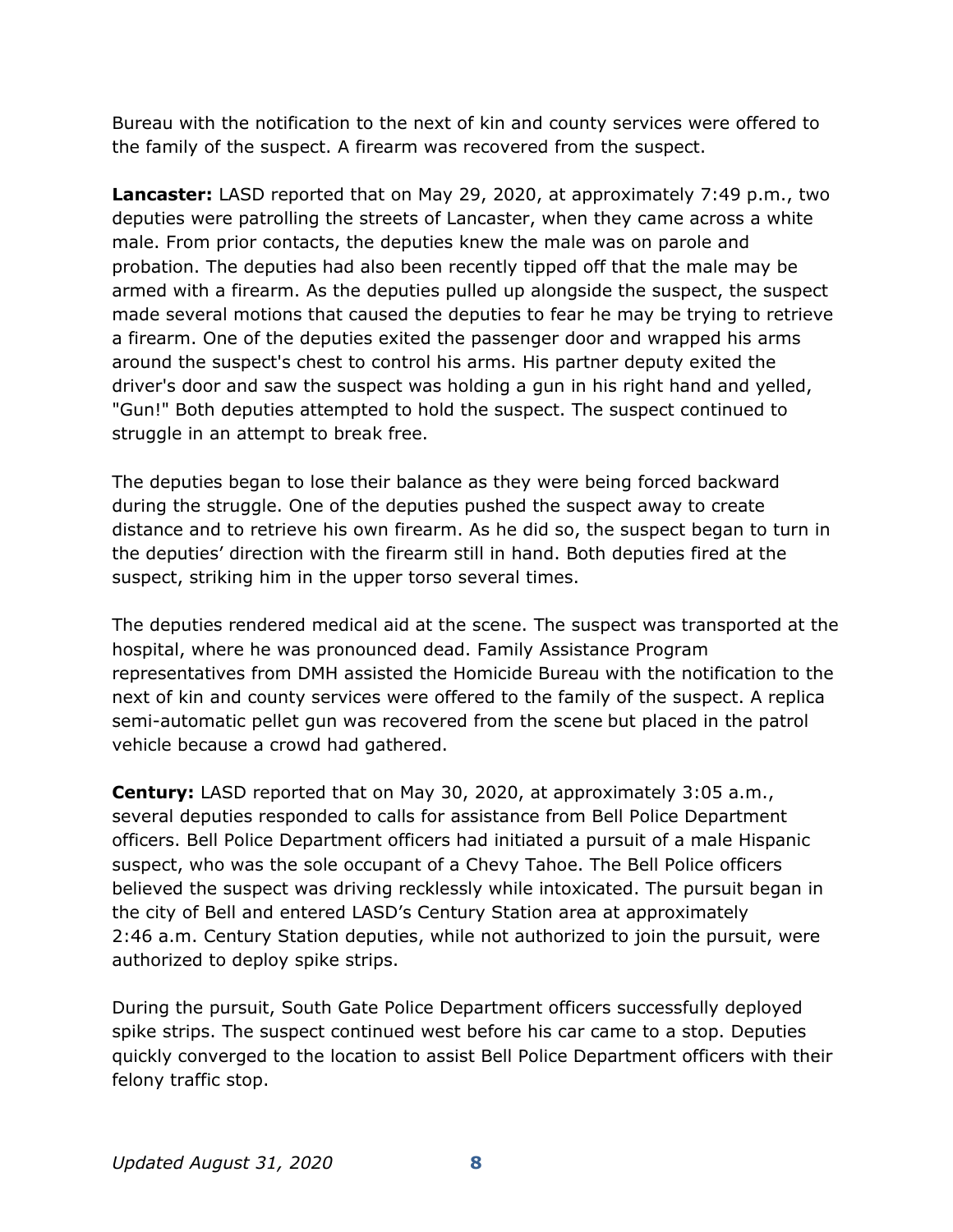As the deputies were positioned behind the suspect's car, the suspect leaned out the open driver's side window and pointed a handgun in their direction. In response, four deputies and two Bell Police Department officers fired their weapons at the suspect. The suspect remained alert and uncooperative inside his vehicle.

Shortly following the shooting, a sergeant arrived on scene and ordered a deputy to fire four stun bag rounds into the vehicle. The less-lethal option was successful, and the suspect exited the car with his hands up. The suspect was hesitant to follow the deputies' orders and began to move back toward the open driver's door. It was at this point, a Bell Garden's officer released his K-9. The K-9 immediately went towards the suspect, at which point the suspect wrapped his arms around the K-9's neck. Deputies formed an arrest team and approached the suspect with a shield and rescued the K-9.

The suspect continued to resist and refused to place his hands behind his back. Deputies punched the suspect and drive stunned him twice with a Taser to get the suspect to comply. The suspect was finally able to be handcuffed.

The suspect sustained three gunshot wounds; one to the head, one to the left leg, and one to the left arm. He was transported to the hospital and treated. Deputies recovered a ghost gun with no magazine from the suspect's car.

**Industry:** LASD reported that on June 7, 2020, at approximately 2:23 a.m., two deputies responded to a location regarding a call of a person possibly hit by a freight train. Upon their arrival, deputies began searching the tracks for an injured victim. While walking along the tracks, the deputies saw a white male kneeling next to the train. As they approached, the male raised a knife over his head and charged at the deputies. Both deputies shot at the suspect. An open folding hunting knife was recovered from the scene.

The suspect sustained multiple gunshot wounds to the upper torso. He was transported to the hospital, where he was pronounced dead. Family Assistance Program representatives from DMH were notified. The suspect's next of kin was notified.

**Lancaster:** LASD reported that on June 11, 2020, at approximately 5:22 a.m., Lancaster Station deputies responded to a location regarding a domestic violence in progress call. Fighting and screaming could be heard during a 911 call.

Deputies arrived on scene and entered the location. They immediately came into contact with a male black suspect and attempted to detain him regarding a domestic violence investigation. The suspect refused to comply with the deputies'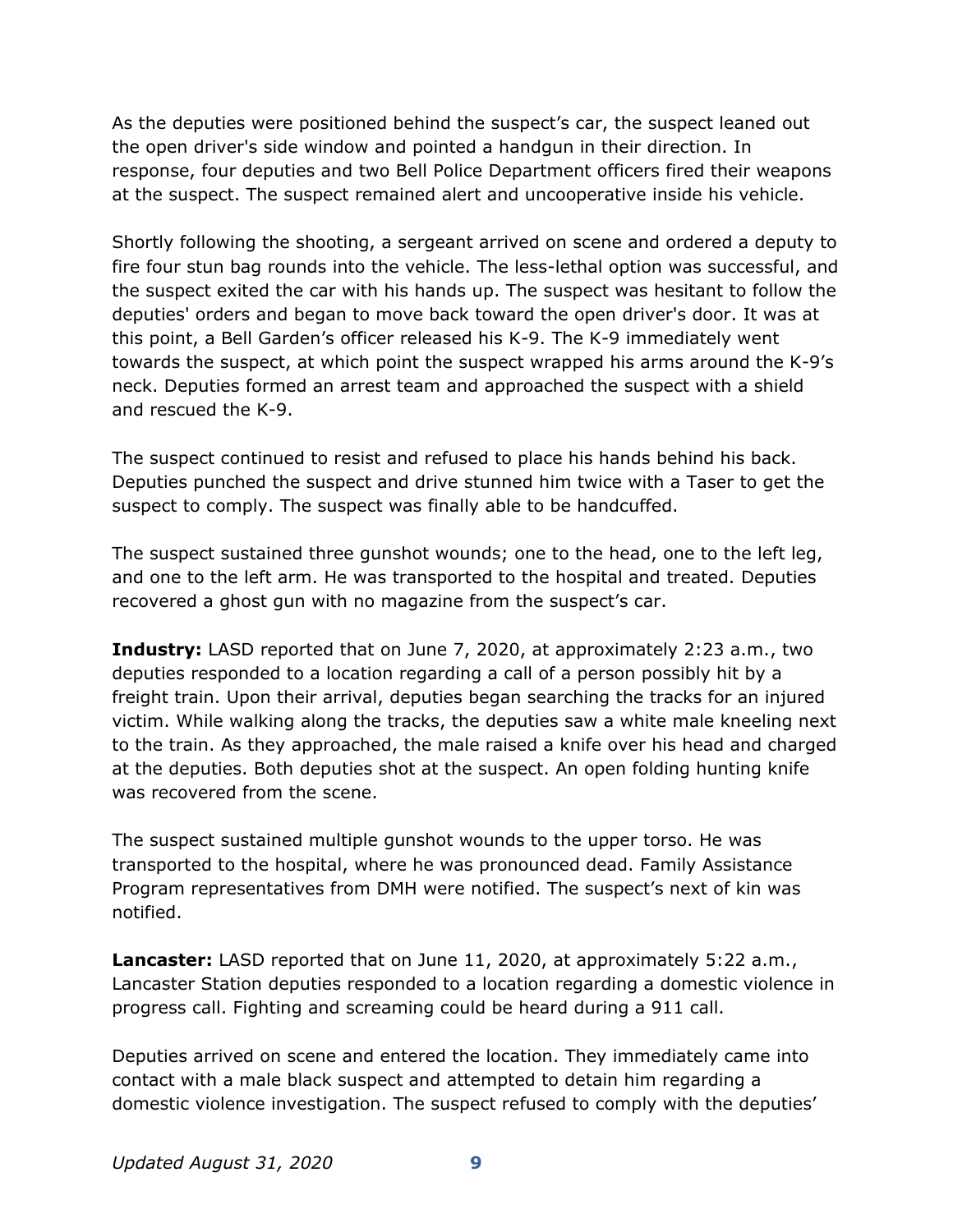orders and an altercation ensued, during which the suspect reached down and grabbed a deputies' firearm, which was secured in a holster. The suspect was able to remove the strap that secured the firearm and started to remove the firearm from the holster. Fearing the suspect would gain control of the deputy's firearm, a fellow deputy fired one round from his service weapon at the suspect. The suspect was struck once in the upper torso.

Deputies rendered medical aid to the suspect and he was transported to the hospital, where he was pronounced dead. Family Assistance Program representatives from DMH assisted the Homicide Bureau with the notification to the next of kin and county services were offered to the family of the suspect.

Palmdale: LASD reported that on June 12, 2020, at approximately 9:18 p.m., California Highway Patrol (CHP) Central Dispatch had been alerted to a location of a Dodge Charger taken in an armed carjacking from the city of South Gate earlier in the day. A lone CHP motor sergeant located the stolen car and began following it. At the request of a Sheriff's Aero Unit and the CHP, Palmdale Station deputies arrived to assist. The driver attempted to flee and a pursuit was initiated. The pursuit continued for approximately 20 miles. The suspects exited the freeway and continued east until crashing into a vehicle stopped at an intersection.

Three armed male Hispanic suspects exited the vehicle and began running east. One of the male suspects, who was armed with a semi-automatic shotgun, tripped and was taken into custody almost immediately.

The other two suspects, both armed with handguns, shot at the deputies. One of the male suspects fired multiple rounds from a Glock .45 caliber semi-automatic handgun. Two deputies and a CHP officer shot at the males, striking one of the suspects several times. The other suspect was not struck by gunfire and was taken into custody with no further incident.

At the scene, detectives recovered an H&K .12-gauge semi-automatic shotgun loaded with six live rounds, a Norinco Arms .45 caliber semi-automatic handgun loaded with six live rounds, and an empty Glock .45 caliber handgun that the deceased had used, and expended shell casings.

The male suspect, who was shot, was taken to the hospital where he was pronounced dead. Family Assistance Program representatives from DMH assisted the Homicide Bureau with the notification to the next of kin and county services were offered to the family of the suspect.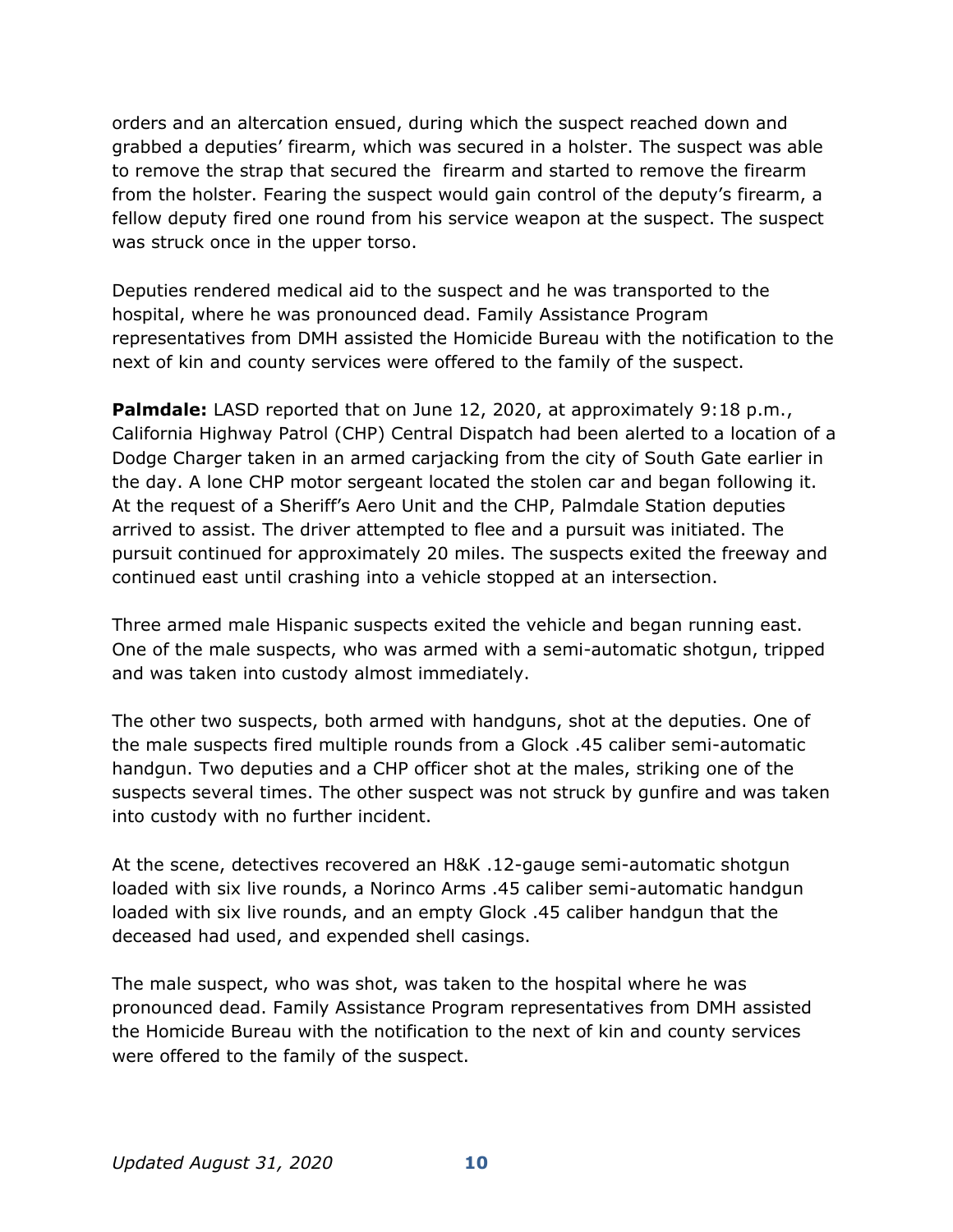**Major Crimes Bureau:** LASD reported that on June 17, 2020, at approximately 4:33 p.m., Major Crimes Bureau detectives were conducting a surveillance for a male Black suspect, who was wanted in connection to a domestic violence, assault with a deadly weapon, false imprisonment, and terrorist threats case that occurred in the Palmdale Station jurisdiction. The District Attorney's office had filed 12 felony counts and an arrest warrant had been issued for the suspect.

The investigation led detectives to the 3400 block of 15th Street West in the city of Rosamond. Detectives observed a male who matched the wanted suspect's description, seated in the front passenger seat of a blue vehicle.

Detectives conducted a traffic stop of the vehicle to identify the occupant and if confirmed, arrest the suspect. The car was being driven by an adult female, who was unrelated to the crime being investigated. The car came to a stop inside a parking lot of an apartment complex on 15th Street West. The male suspect opened the front passenger door of the vehicle and fired several shots at the deputies with a black, semi-automatic handgun. One of the bullets hit a deputy's car. Four deputies returned fire, striking the suspect numerous times in the upper torso. The female driver was also hit by gunfire. At the scene, detectives recovered a black semi-automatic handgun and several expended shell casings.

The male suspect was pronounced dead at the scene. The female driver was transported to the hospital where she was treated and released. There was a seven-year-old female (daughter of the driver), seated in the rear of the vehicle who was not injured.

Homicide investigators learned that the male suspect was the half-brother of Robert Fuller, who had been discovered hanging from a tree in Palmdale on June 10, 2020.

**Compton:** LASD reported that on June 18, 2020, at approximately 5:52 p.m., two deputies were patrolling the city when they observed a male Hispanic standing outside of a car in front of an auto body shop. The male looked in the direction of the approaching deputies, produced a firearm, and began running. The two deputies exited their patrol vehicle and gave chase. Shortly after, the deputies contacted the suspect and attempted to detain him. One of the deputies fired at the suspect, killing him. LASD has released no details as to what prompted the deputyinvolved shooting.

A loaded semi-automatic handgun was recovered from the scene.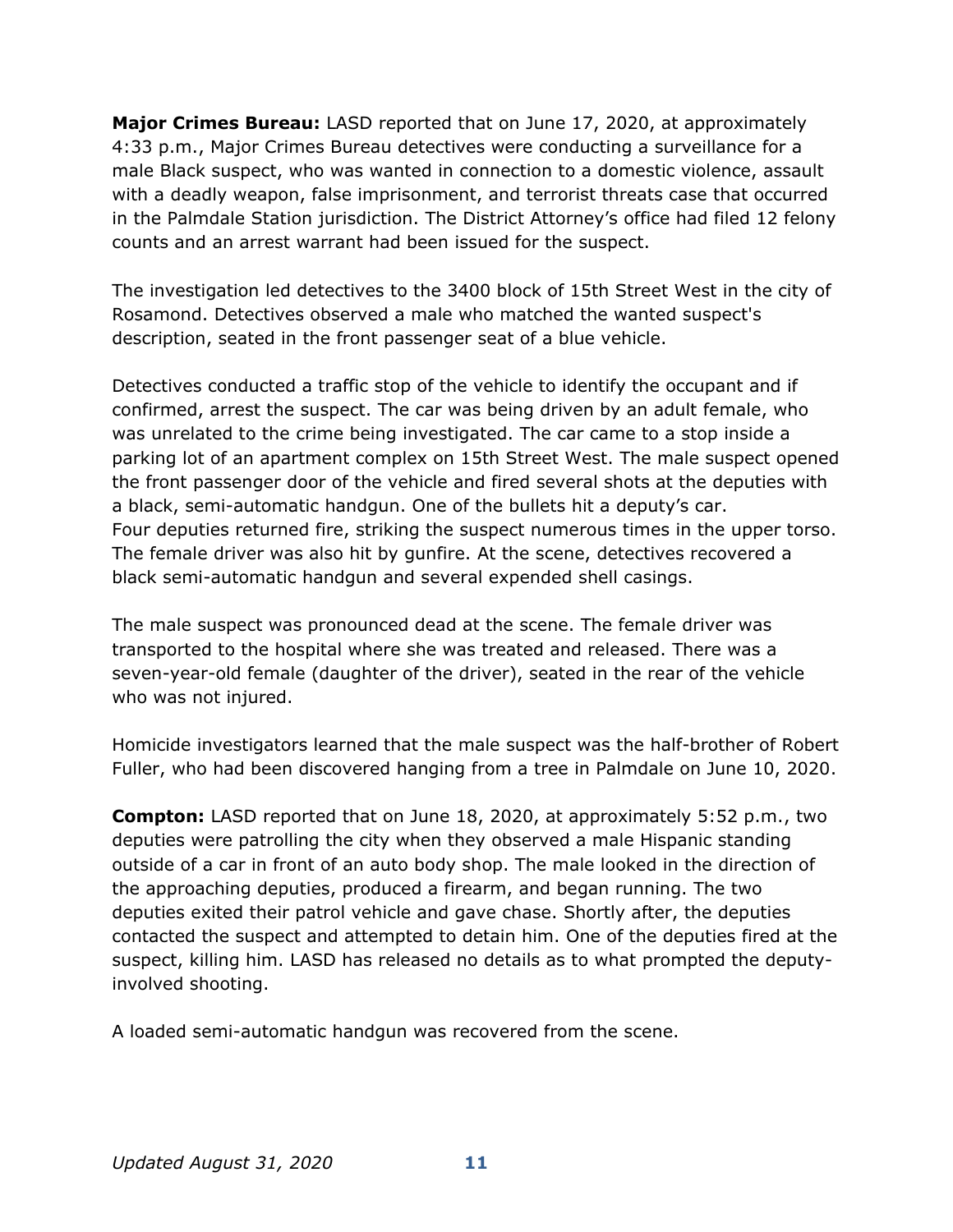The male suspect sustained multiple gunshot wounds to his upper torso and was pronounced dead at the scene. Family Assistance Program representatives from DMH assisted the Homicide Bureau with the notification to the next of kin and county services were offered to the family of the suspect.

This shooting has been the impetus for a series of protests including a protest on Father's Day at the Compton Sheriff's Station.

**Transit Bureau:** LASD reported that on June 28, 2020, at approximately 10:49 p.m., deputies observed a vehicle driving erratically and attempted to conduct a traffic stop regarding a driving under the influence investigation. When the vehicle failed to stop, the deputies initiated a pursuit. Following a short pursuit, the vehicle traveled on a residential street which led to a dead end. As the male Black driver slowed his car, the deputies exited their vehicle in an attempt to conduct a felony stop. The driver made a u-turn and accelerated toward the deputies, striking their vehicle, and deputies shot at the driver. The suspect vehicle proceeded a short distance at a high rate of speed and collided with a parked vehicle, coming to rest at the impact site. The deputies arrested the male Black driver at the location without incident.

The driver had sustained two gunshot wounds to the right arm, along with lacerations to the right ear, left thumb, and top of his head. He was transported to the hospital, where he was treated for non-life-threatening injuries. [See note below<sup>5</sup>].

<sup>&</sup>lt;sup>5</sup> A previous version of this report erroneously reported that a loaded semi-automatic handgun was recovered from the scene. There was no weapon recovered.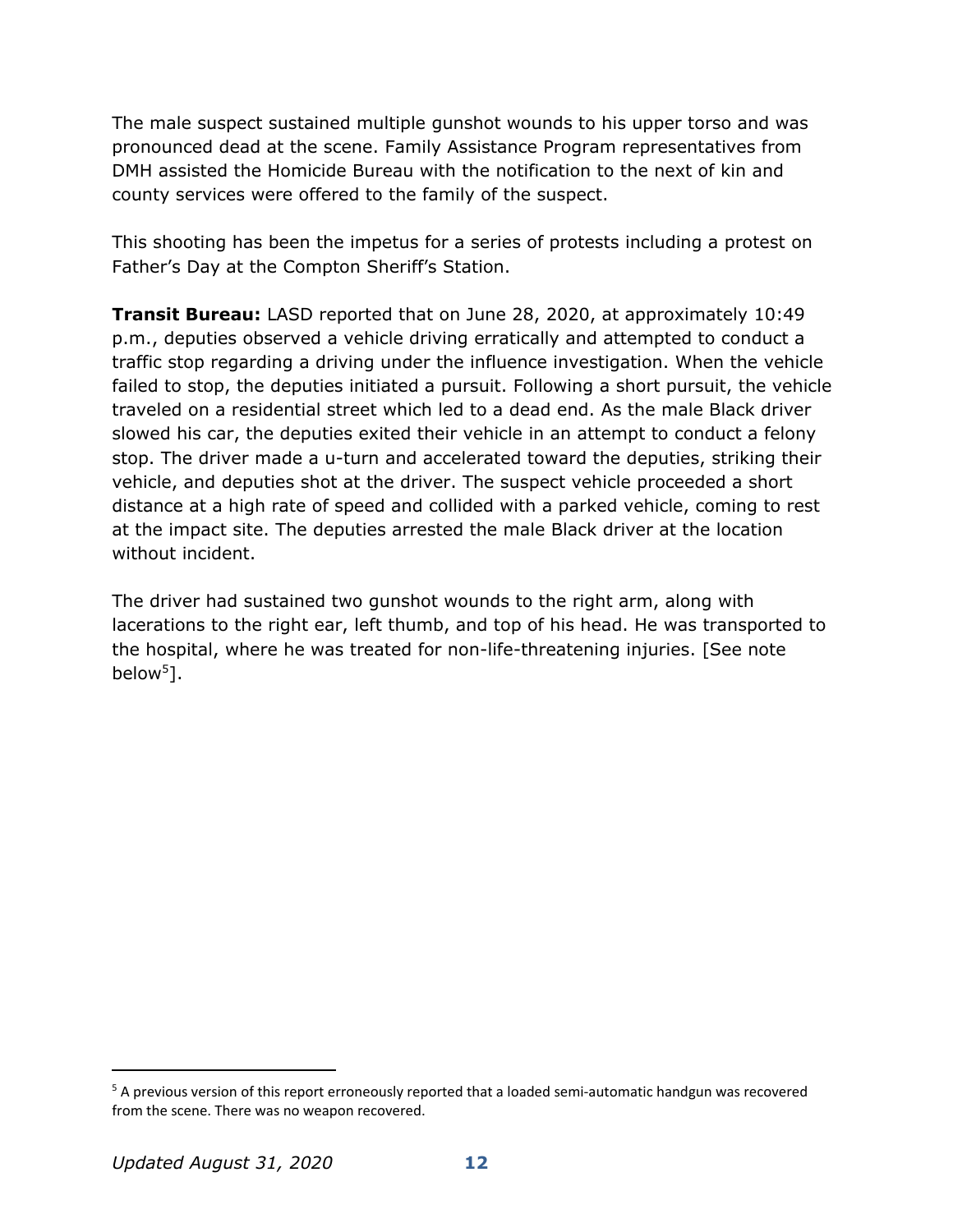#### **Comparison to Prior Years**

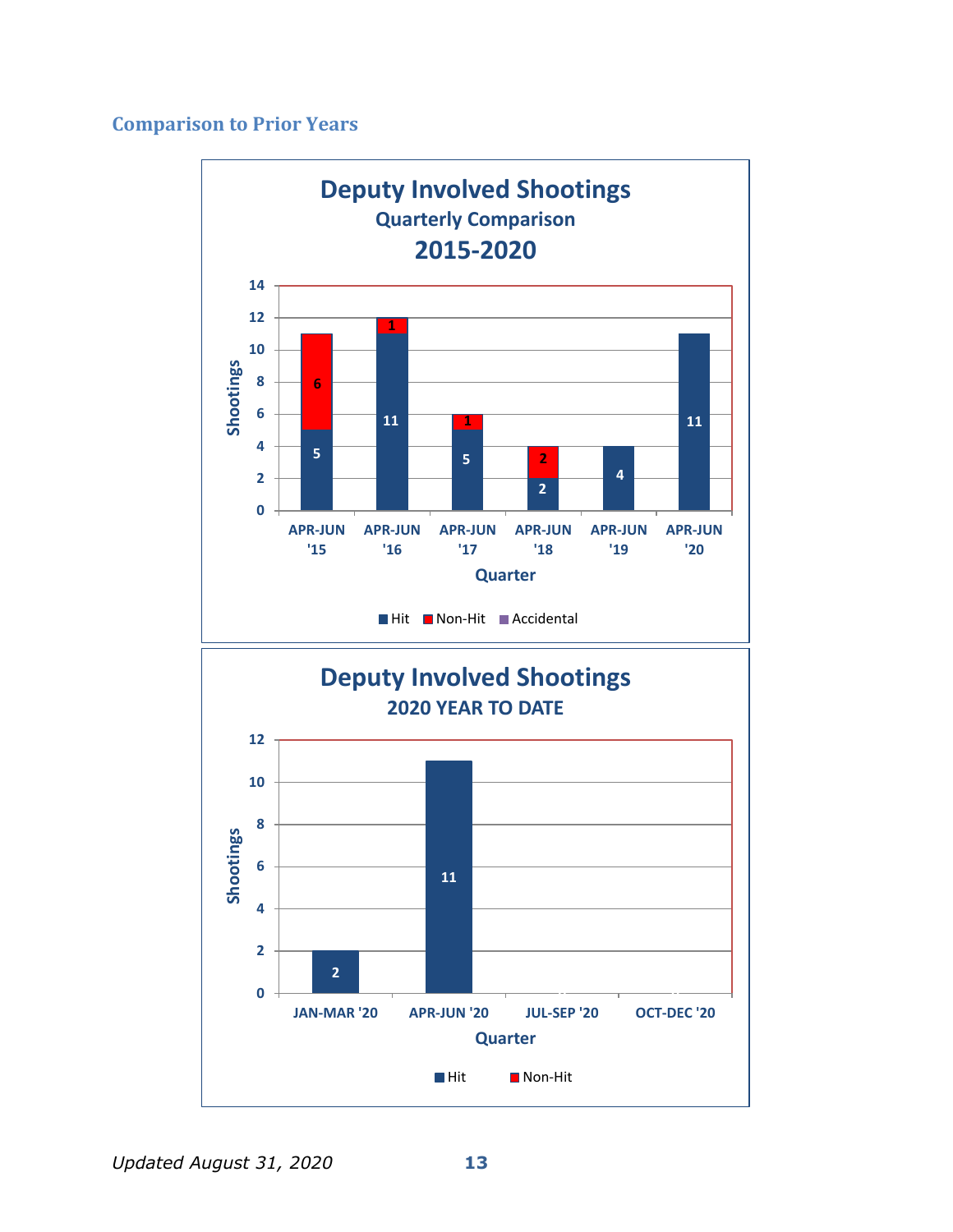#### <span id="page-15-0"></span>**Homicide Bureau's Investigation of Deputy-Involved Shootings**

The Homicide Bureau is responsible for conducting the investigation of all deputyinvolved shootings, regardless of category, in which a person is injured or killed. After completing its investigation, the Homicide Bureau submits its investigation to the Los Angeles Distric Attorney (LADA) for consideration of filing criminal charges.

If LADA declines to file the case, LASD's Internal Affairs Bureau (IAB) completes a force review to determine whether Department personnel violated any Departmental policies during the incident.

For the present quarter, the Homicide Bureau reports 31 shooting cases involving LASD personnel are currently open and under investigation. The open deputyinvolved shooting investigation is a fatal shooting which took place on June 6, 2019. This shooting is described briefly in the Office of Inspector General's Reform and Oversight Efforts: Los [Angeles County Sheriff's Department](https://oig.lacounty.gov/Portals/OIG/Reports/October%202018%20Reform%20and%20Oversight%20Efforts.pdf?ver=2018-10-31-093133-533) report, page 12.

This quarter, LASD reports it has sent three cases involving a deputy-involved shooting to the LADA for filing consideration.

#### **District Attorney Review of Deputy-Involved Shootings**

LASD's Homicide Bureau investigates all deputy-involved shootings in which a person is injured, regardless of shooting category. The Homicide Bureau submits the completed investigation of each deputy-involved shooting in which a person has been injured and which occurred in the County of Los Angeles to LADA for review and possible filing of criminal charges.

Between April 1, 2010, through June 30, 2020, the LADA issued the following findings in five deputy-involved-shooting cases involving LASD employees.

- In the March 31, 2019, non-fatal shooting of Jose G. and Johnny B., the District Attorney opined in a memorandum dated [April 15, 2020,](https://da.lacounty.gov/sites/default/files/pdf/JSID_OIS_01_2020_Johnson.pdf) that the deputies acted lawfully in self-defense and in defense of others.
- In the December 10, 2017, fatal shooting of Frank Lopez, the District Attorney opined in a memorandum dated [May 6,](https://da.lacounty.gov/sites/default/files/pdf/JSID-OIS-05-06-2020-Lopez.pdf) 2020 that the deputy acted lawfully in self-defense and in defense of others.
- In the June 27, 2019, fatal shooting of Paul Rea, the District Attorney opined in a memorandum dated [May 12, 2020](https://da.lacounty.gov/sites/default/files/pdf/JSID-OIS-05-12-2020-Rea.pdf) that the deputy acted lawfully in self-defense.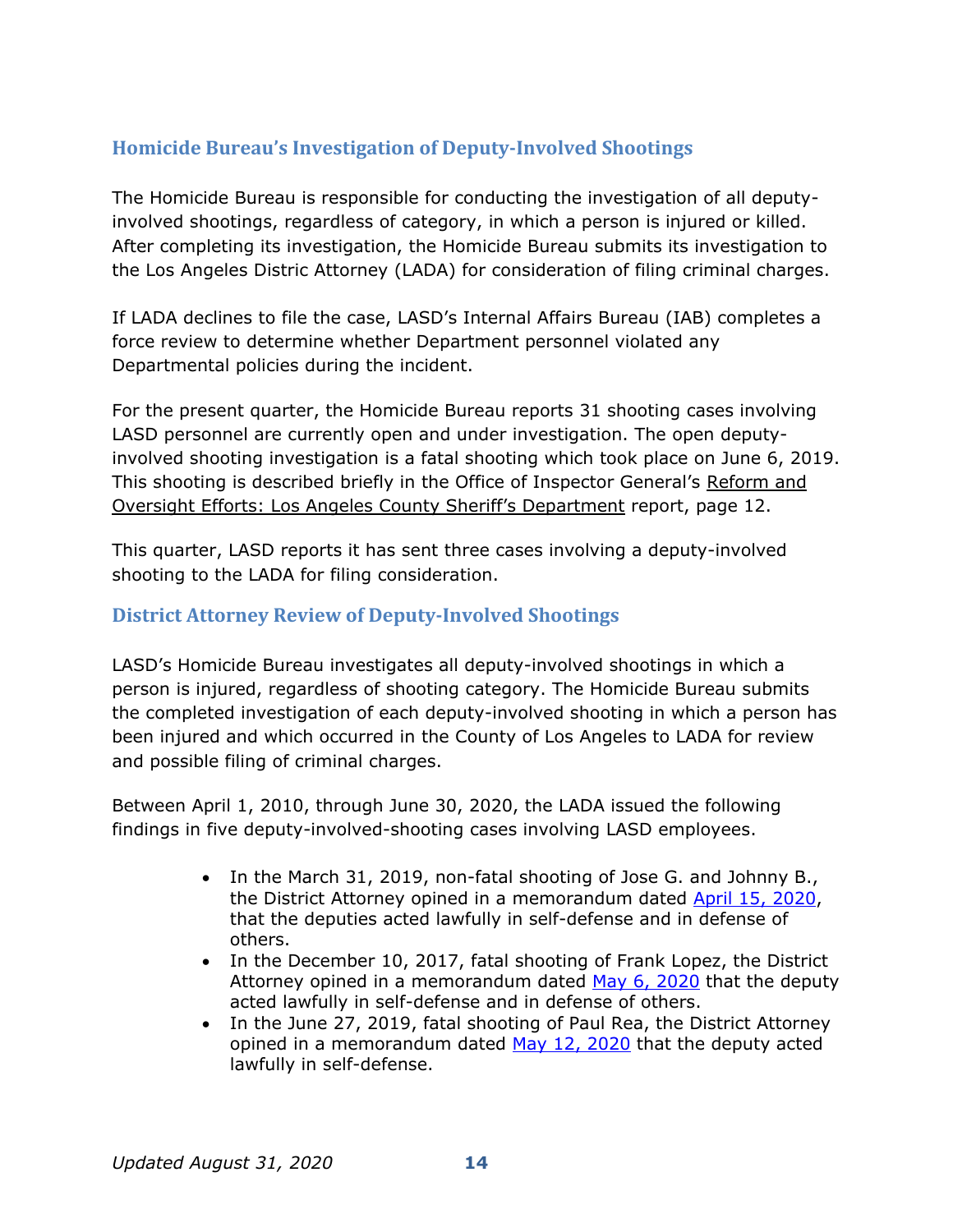- In the September 10, 2015, fatal shooting of Eddie Tapia, the District Attorney opined in a memorandum dated [May 14, 2020](https://da.lacounty.gov/sites/default/files/pdf/JSID-OIS-05-14-2020-Tapia.pdf) that the deputies acted lawfully in self-defense and defense of others.
- In the November 25, 2019, non-fatal shooting of Robert Evangelista, the District Attorney opined in a memorandum dated [May 28, 2020](https://da.lacounty.gov/sites/default/files/pdf/JSID-OIS-05-28-2020-Evangelista.pdf) that one of the deputies acted lawfully in self-defense and the other deputy acted lawfully in defense of others.

The District Attorney's letter of determination for each of the above cases may be found at the District Attorney's website: [http://da.lacounty.gov/reports/ois.](http://da.lacounty.gov/reports/ois)

The Department reports that the oldest deputy-involved shooting case for which the District Attorney has yet to issue a determination letter is the July 28, 2016 fatal shooting of Donnell Thompson, Jr. in Compton.

#### <span id="page-16-0"></span>**Internal Criminal Investigations Bureau**

In our previous Reform and Oversight Efforts report, the Department reported to the Office of Inspector General that the supervision of the Internal Criminal Investigations Bureau (ICIB) had been returned to the Professional Standards Division. However, according to LASD's MPP, the ICIB reports directly to the Sheriff and Undersheriff.<sup>6</sup>

The ICIB is responsible for investigating most allegations of criminal misconduct by LASD members which occur within the policing jurisdiction of the Sheriff's Department.

As of June 30, 2020, LASD reports ICIB has 75 active cases. LASD reports sending three cases this quarter to LADA for filing considerations. The oldest open case ICIB has on its books is from 2015.

#### <span id="page-16-1"></span>**Internal Affairs Bureau**

The IAB is responsible for conducting administrative investigations of policy violations by LASD members. It is also responsible for responding to and investigating deputy-involved shootings and significant use-of-force cases. Administrative investigations are also conducted at the unit level. The subject's unit

<sup>&</sup>lt;sup>6</sup> See the Department's Manual of Polcies and Procedures, public version, printed June 9, 2020, sections 2-02/020.00 The Undersheriff, 2-04/010.16 Internal Criminal Investigations Bureau, and 2-04/060.00 Internal Investigations Bureau.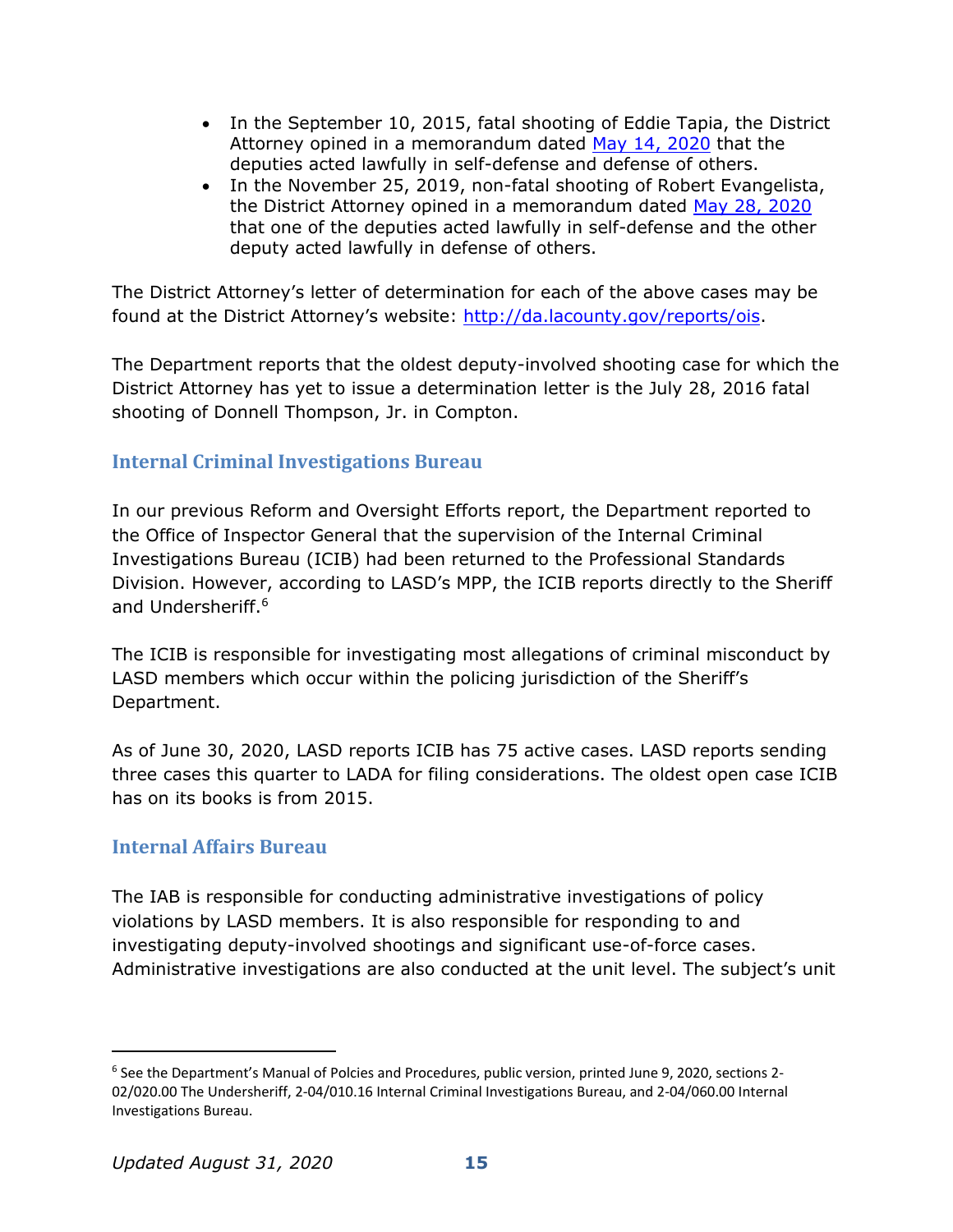of command and IAB command determine whether an investigation is investigated by IAB or remains a unit-level investigation.

As of June 30, 2020, LASD reports opening 101 new cases. Of these 23 were administrative assigned to IAB, 60 were designated as unit-level investigations, and 18 were to monitor criminal cases, LASD reports that 84 cases were closed by IAB or at the unit level. There are 328 pending administrative investigations. Of those, 209 are assigned to IAB and the remaining 119 are pending unit-level investigations.

#### <span id="page-17-0"></span>**Civil Service Commission Dispositions**

From April 1, 2020, to June 30, 2020, the Civil Service Commission issued one final decision involving an LASD personnel. The Civil Service Commission overruled LASD's decision to discharge the employee, and restored the employee to his job with a suspension instead.

#### <span id="page-17-1"></span>**CUSTODY DIVISION**

#### <span id="page-17-2"></span>**Handling of Prisoner Grievances**

LASD is still in the process of installing iPads in all jail facilities to capture information related to prisoner requests and, eventually, prisoner grievances. There are now a total of 180 installed iPads, a decrease of seven iPads since the last quarter. There are 48 iPads at Century Regional Detention Facility (CRDF), 48 iPads at Men's Central Jail (MCJ), and 84 iPads at Twin Towers Correctional Facility (TTCF). As previously reported, LASD reports that Wi-Fi connection issues at MCJ required LASD to take the iPads off-line until the Wi-Fi upgrades are completed. LASD reports that they are experiencing issues updating the iPads throughout the system and connectivity issues at CRDF. Due to the ongoing issues with the iPads, LASD is now considering moving to Windows based tablets in order to rectify compatibility issues and ease other connectivity concerns. LASD reports that prisoners have accessed the iPads to obtain information on 547,009 occasions between April 1, 2020, and June 30, 2020.

As reported in the Office of Inspector General's January 2018 *Reform and Oversight Efforts: Los Angeles County Sheriff's Department* report, LASD implemented a policy restricting the filing of duplicate and excessive prisoner grievances.<sup>7</sup> LASD

<sup>7</sup> *See* Los Angeles County Sheriff's Department, *Custody Division Manual*, 8-04/050.00, Duplicate or Excessive Filings of Grievances and Appeals, and Restrictions of Filing Privileges.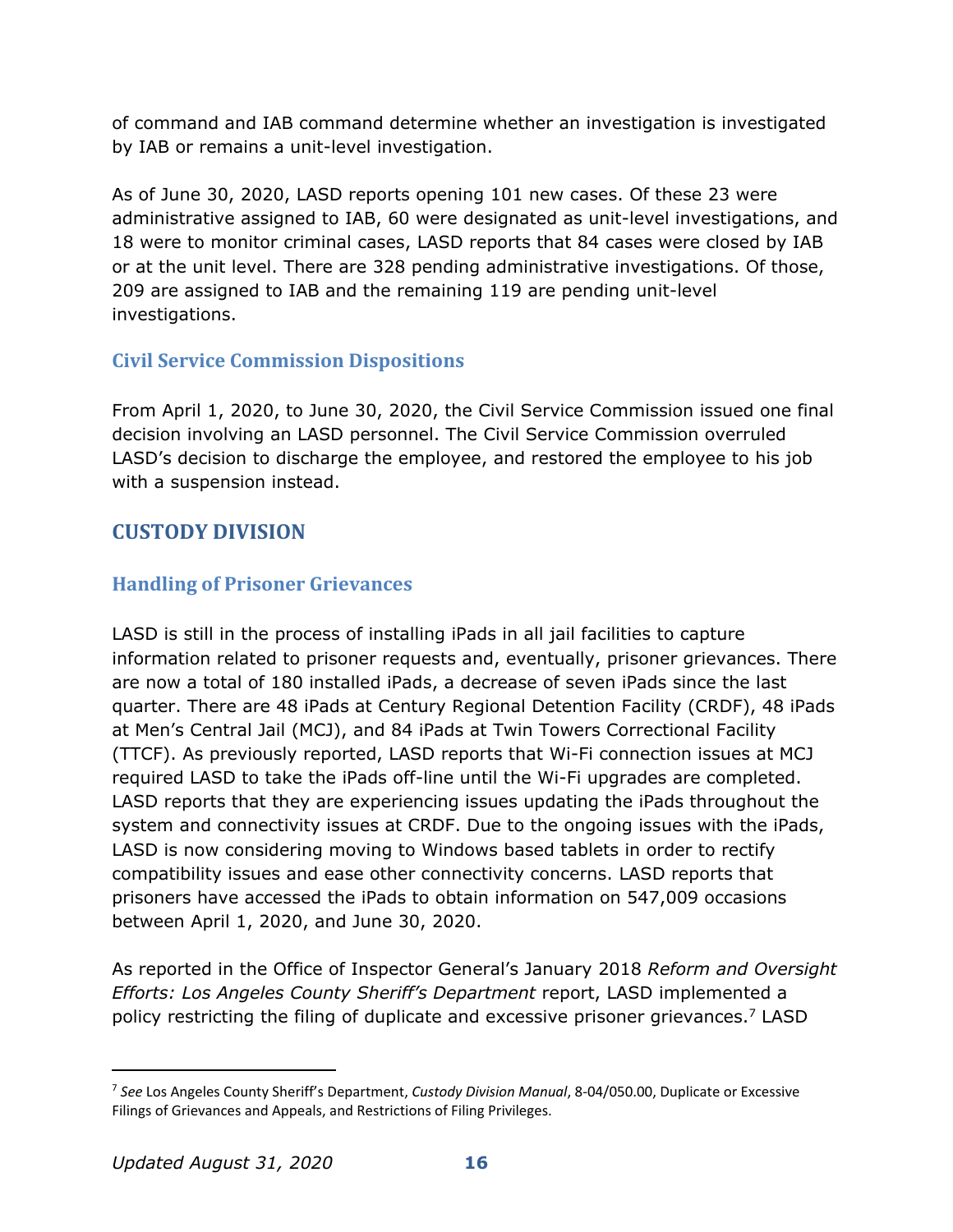reports that between April 1, 2020, and June 30, 2020, 15 prisoners were restricted from filing 88 grievances under this policy.

#### <span id="page-18-0"></span>**In-Custody Deaths**

Between April 1, 2020, and June 30, 2020, five individuals died while under the care and custody of LASD. Of these five decedents, three died at TTCF, and two died in the hospitals to which the decedents had been transported.

Office of Inspector General staff attended the Custody Services Division Administrative Death Reviews for each of the five in-custody deaths.

The following summaries, arranged in chronological order, provide brief descriptions of each in-custody death:

On April 1, 2020, an individual at TTCF was reportedly discovered unresponsive during medication distribution. Emergency aid was rendered, paramedics were called, but the individual was pronounced dead at the scene.

On April 20, 2020, an individual at TTCF was reportedly discovered unresponsive during a Title-15 safety check. Emergency aid was rendered, paramedics were called, but the individual was pronounced dead at the scene.

On May 13, 2020, an individual at TTCF was reportedly discovered unresponsive during a Title-15 safety check. Emergency aid was rendered, paramedics were called, but the individual was pronounced dead at the scene.

On May 31, 2020, an individual died at Los Angeles County/USC Medical Center (LCMC) after being transported from MCJ on May 15, 2020, for a higher level of care.

On June 28, 2020, an individual died at LCMC after being transported from TTCF on May 28, 2020, for a higher level of care.

#### <span id="page-18-1"></span>**Office of Inspector General Site Visits**

The Office of Inspector General normally conducts site visits and inspections at LASD's custodial facilities to identify matters requiring attention. Since the Los Angeles County Safer at Home Order issued on March 19, 2020, the Office of Inspector General has had limited site visits. In the second quarter of 2020, Office of Inspector General personnel completed eight site visits inside LASD's Pitchess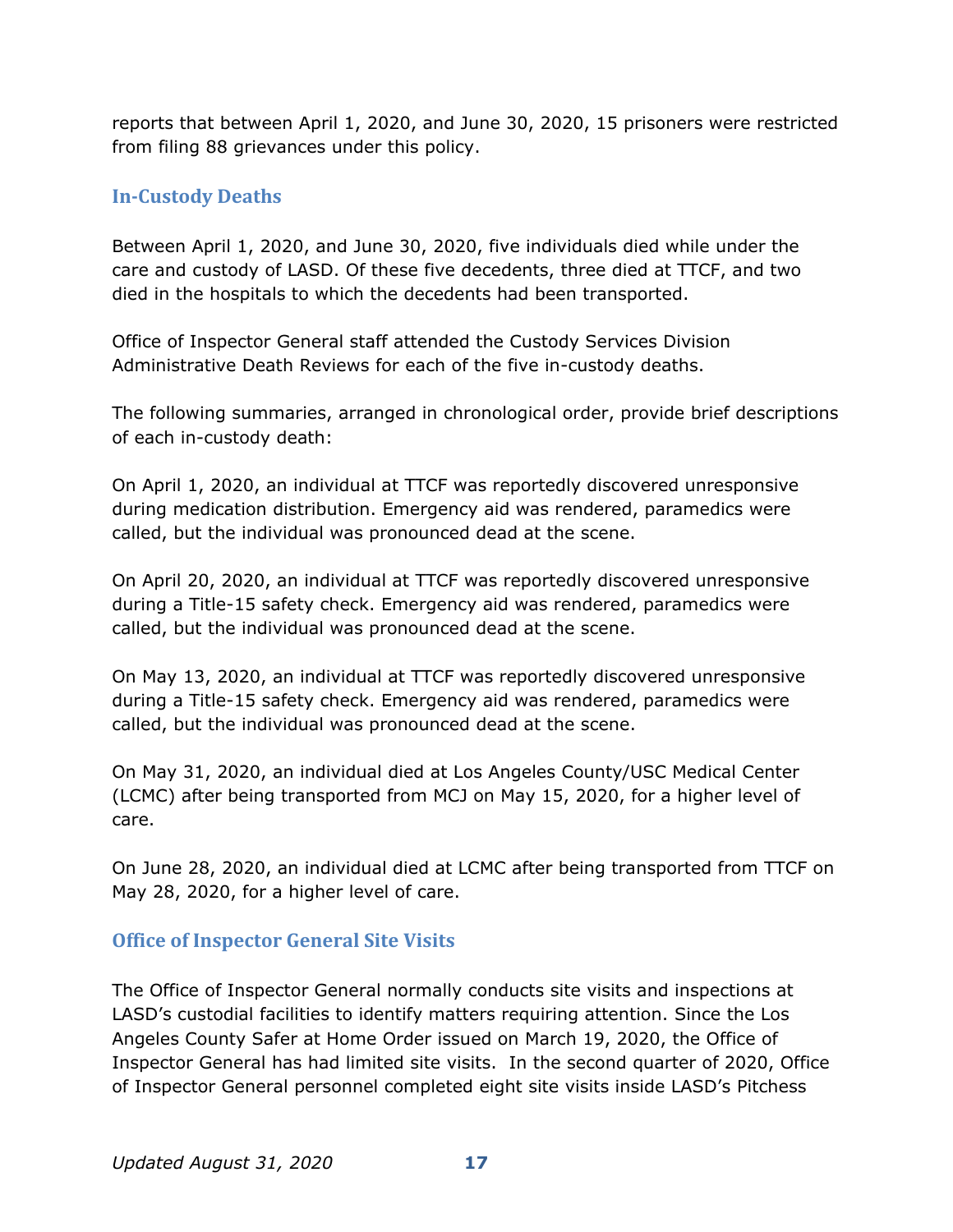Detention Center (PDC) – North Facility, North County Correctional Facility, MCJ, TTFC, and CRDF. During site visits, the Inspector General and his staff spoke with COVID-19 patients and prisoners under quarantine and isolation, inspected the Correctional Treatment Center and other COVID-19 designated housing units, and met with custody and medical staff to assess the quality of care and provision of cleaning and other supplies. Office of Inspector General staff have been closely monitoring LASD's and Correctional Health Services' (CHS) response to the COVID-19 pandemic and following up on concerns raised by the public. As part of the Office of Inspector General's jail monitoring, Office of Inspector General staff attended 40 Custody Services Division executive and administrative meetings and met with division executives for 40 monitoring hours related to COVID-19 as well general conditions.

This quarter, the Office of Inspector General began participating in weekly meetings of a county-wide working group responsible for implementing and overseeing technology and infrastructure related to the Justice Video Conference System (JVCS) in LASD's jails and lockups. The JVCS is utilized by various County justice partners to hold confidential and private video-conference meetings with persons in custody. The Office of Inspector General is currently exploring whether this system can facilitate meetings between Office of Inspector General jail monitors and persons in custody in consideration of the current COVID-19 pandemic, and other factors that could limit the Office of Inspector General's free access to facilities in the future. The Office of Inspector General will report back on progress in the next quarterly report

### <span id="page-19-0"></span>**LASD'S COOPERATION WITH ICE**

.

On April 23, 2020, in response to the COVID-19 pandemic, the United States District Court ordered the Adelanto Immigration and Customs Enforcement and Processing Center (Adelanto) to stop accepting any new detainees and to take specific steps to reduce Adelanto's detainee population by May 4, 2020.<sup>8</sup>

The next day, on April 24, 2020, LASD ordered its personnel to temporarily stop transferring inmates to ICE. While the transfer of inmates to ICE was halted, LASD continued processing detainers by serving inmates with a copy and forwarding the detainers to the public defender and alternative public defenders' offices. The LASD has reported the Department will re-evaluate the moratorium on May 31, 2020.

A total of three inmates were transferred to ICE in April 2020 before the moratorium was imposed. All three inmates were "qualified" for transfer for a

<sup>8</sup> Kelvin Hernandez Roman, *et al. etc.,* v. Chad Wolf, *et. al.,* EDC 20-00768 TJH (PVC).